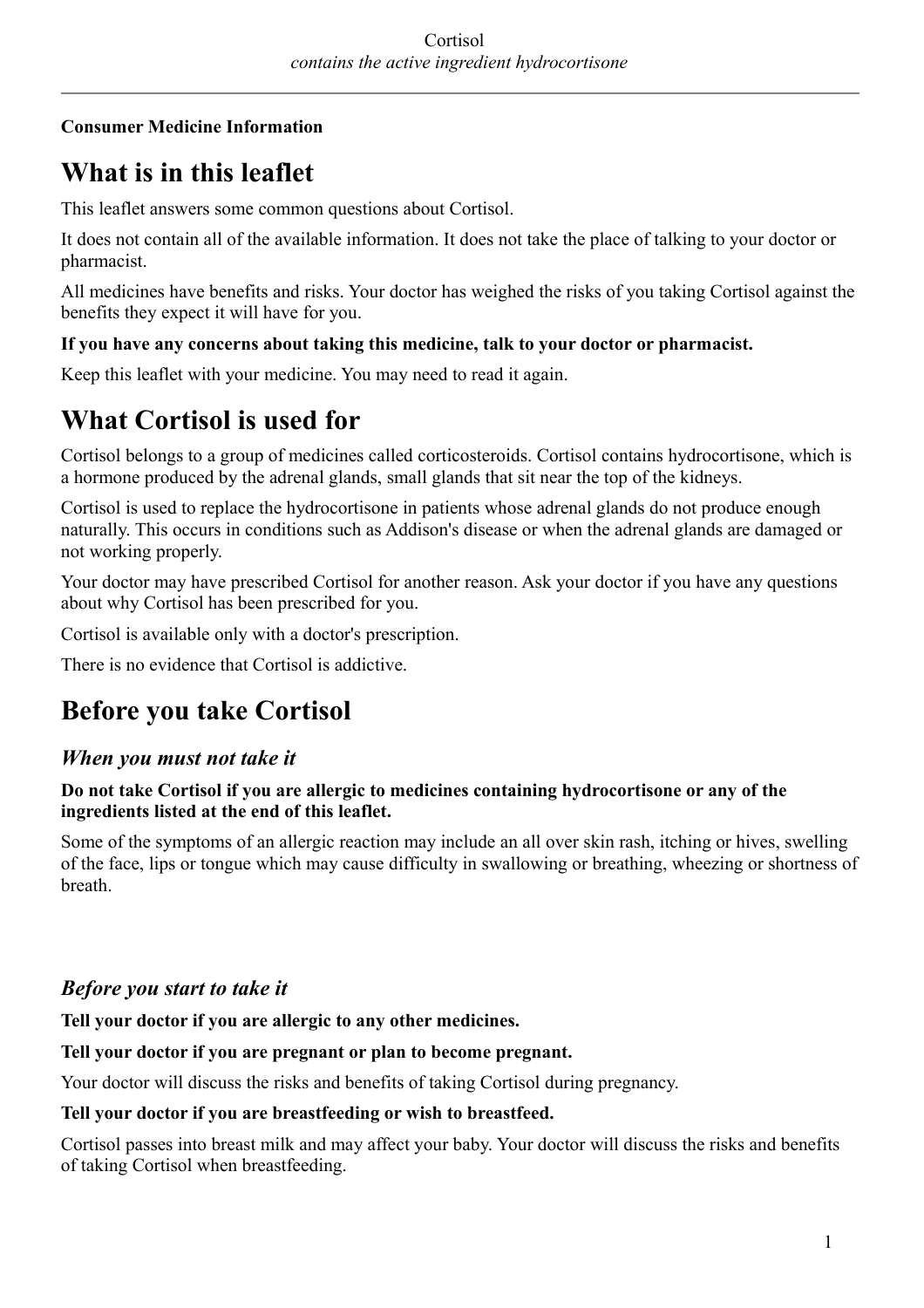### **Tell your doctor if you have, or have had, any medical conditions, especially the following:**

- current or recent infection, including tuberculosis, chicken pox, herpes, measles or infection in the eye
- high blood pressure
- recent heart attack, heart failure
- kidney problems
- liver problems, including cirrhosis
- stomach or duodenal ulcers
- inflammation of the colon
- diabetes mellitus
- blood clotting problems
- osteoporosis or other bone diseases
- chronic back problems
- convulsive disorders, such as epilepsy
- underactive thyroid
- Cushing's syndrome
- cancer that has spread or is spreading
- mental illness
- skin rashes

Your doctor may want to take special care if you have any of these conditions.

#### **Tell your doctor if you plan to have surgery.**

Your doctor may need to keep an eye on any changes to your condition caused by stress from the surgery. This may lead to adjustments to your dose.

#### **If you have not told your doctor about any of the above, tell them before you start taking Cortisol.**

### *Taking other medicines*

### **Tell your doctor if you are taking any other medicines, including any that you buy without a prescription from a pharmacy, supermarket or health food shop.**

Some medicines may be affected by Cortisol, or may affect how well it works. These include:

- oral contraceptives (birth control pill)
- medicines used to treat epilepsy, such as phenytoin and barbiturates
- rifampicin, an antibiotic used to treat and prevent infections
- diuretics, also called fluid capsules
- digoxin, a medicine used to treat heart conditions
- aspirin
- live vaccines
- insulin or oral medicines for diabetes.

Your doctor can tell you what to do if you are taking any of these medicines.

### **If you are not sure whether you are taking any of these medicines, check with your doctor or pharmacist.**

## **How to take Cortisol**

## *How much to take*

The dose varies from patient to patient.

Your doctor will tell you how many capsules you need to take each day and when to take them. This depends on your condition and whether or not you are taking any other medicines.

Any changes to your condition during therapy may also require your doctor to adjust your dose.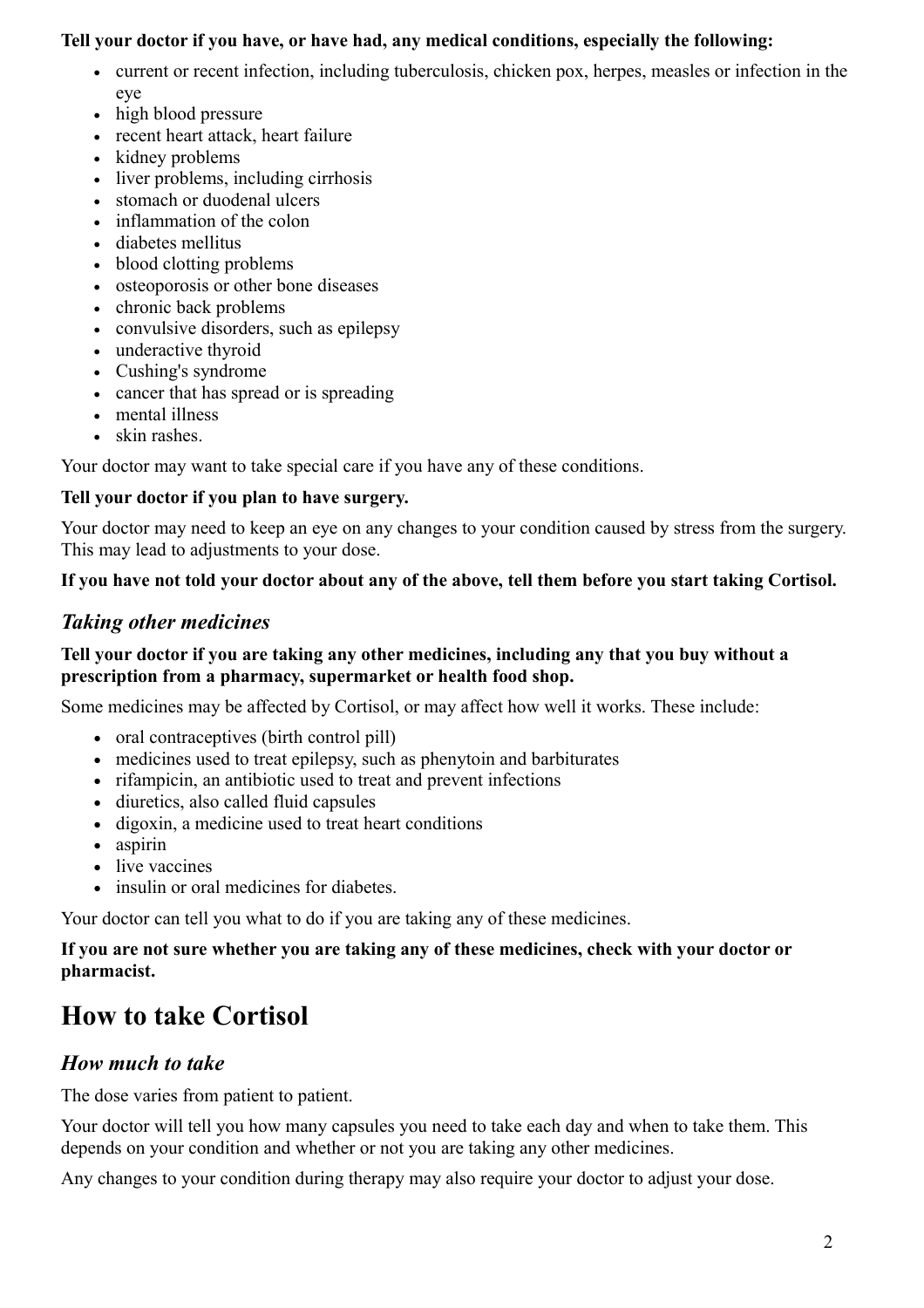### **Tell your doctor if you believe that your condition is either getting better or worse.**

You may require adjustments to your dose.

**Tell your doctor if you feel that your current dose is not as effective as before.**

Your doctor will review your situation and may recommend a dose adjustment.

**Follow all directions given to you by your doctor and pharmacist carefully.**

### *How to take it*

### **Swallow the capsule with a glass of milk, or take Cortisol with food.**

This will lessen the chance of a stomach upset.

## *If you forget to take it*

**If it is almost time for your next dose, skip the dose you missed and take your next dose when you are meant to.**

**Otherwise, take the missed dose as soon as you remember, and then go back to taking your capsukes as you would normally.**

**Do not take a double dose to make up for the dose you missed.**

**If you are not sure what to do, ask your doctor or pharmacist.**

**If you have any questions about this, check with your doctor or pharmacist.**

### *How long to take it for*

**Keep taking Cortisol for as long as your doctor recommends.**

If treatment is to be stopped after more than a few days treatment, your doctor will reduce your dose gradually.

## *If you take too much (overdose)*

**Immediately telephone your doctor or the Poisons Information Centre (telephone 13 11 26) for advice, or go to Accident and Emergency at the nearest hospital, if you think you or anyone else may have taken too much Cortisol. Do this even if there are no signs of discomfort or poisoning.**

You may need urgent medical attention.

If you take too much Cortisol, you may have symptoms of weakness, dizziness, convulsions, headache, nausea, vomiting and blurred vision.

## **While you are taking Cortisol**

### *Things you must do*

**Before starting any new medicine, tell your doctor or pharmacist that you are taking Cortisol.**

**Tell all the doctors, dentists and pharmacists who are treating you that you are taking Cortisol.**

**If you become pregnant while taking Cortisol, tell your doctor.**

**Discuss with your doctor situations in which it may be appropriate for you to make short-term changes of dose during illness, or at a time of medical or dental procedures.**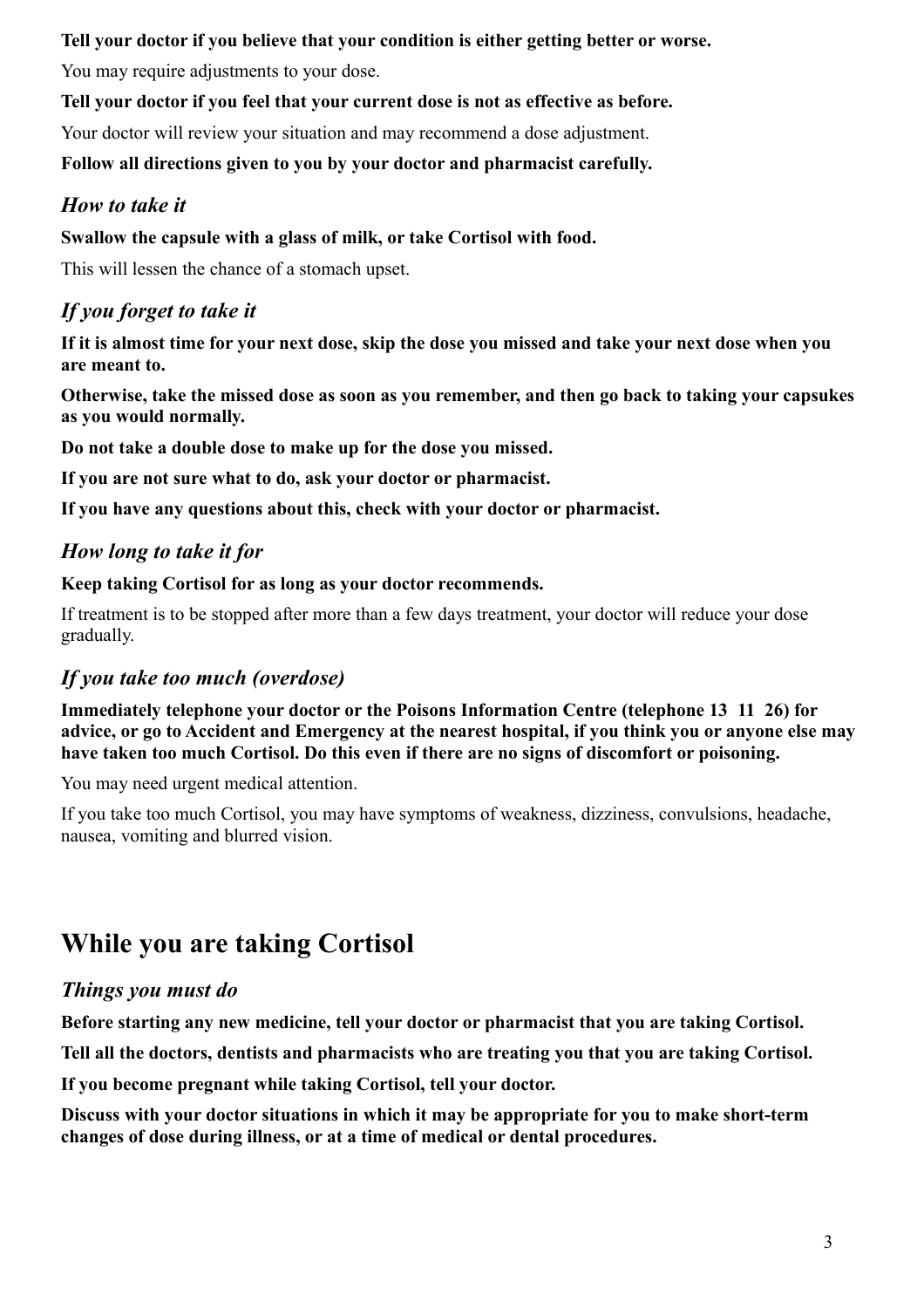Illness or medical or dental procedures can bring on stress, which may affect your condition and require temporary dose increases.

### **Visit your doctor regularly so they can check on your progress.**

Your will need to have regular blood tests to measure your potassium and calcium levels. If your levels are low, you may need to take dietary supplements.

### **Have your blood pressure checked regularly.**

Cortisol may increase your blood pressure due to an increase in the amount of salt in your body. You may need to restrict the amount of salt in your diet.

### **If you have to have any other tests, such as allergy skin tests, tell your doctor that you are taking Cortisol.**

Cortisol may affect the results of some tests.

### *Things you must not do*

**Do not stop taking Cortisol without checking with your doctor Stopping Cortisol suddenly may cause unwanted side effects. Your doctor will want you to gradually reduce the amount of Cortisol you are taking before stopping completely.**

**Do not have any vaccinations without first checking with your doctor.**

If you are taking Cortisol vaccines may not work as well and there is an increased risk of complications.

**Do not use Cortisol to treat any other conditions unless your doctor tells you to.**

**Do not give Cortisol to anyone else, even if they have the same condition as you.**

### *Things to be careful of*

**Avoid contact with people who have infections, such as chicken pox, measles or herpes.**

Infections are easier to get and harder to spot while you take Cortisol.

### **Tell your doctor immediately if you think you may have picked up an infection while taking Cortisol.**

Infections can bring on stress, which may affect your condition and require temporary dose adjustments.

#### **If you are a diabetic, monitor your blood sugar levels regularly.**

Your doctor may need to adjust your dose of insulin or capsules.

## **Side effects**

#### **Tell your doctor or pharmacist as soon as possible if you do not feel well while you are taking Cortisol.**

Like all other medicines, Cortisol may have unwanted side effects in some people. Sometimes they are serious, most of the time they are not. You may need medical treatment if you get some of the side effects.

If you are over 65 years of age or are a postmenopausal woman, you may have an increased chance of getting side effects.

Long term therapy with Cortisol may affect your bone density, making you more likely to get fractures or osteoporosis.

In children, Cortisol may slow or stop their growth especially if it is used for a long time. Your child's doctor will discuss the risks and benefits involved.

### **Do not be alarmed by this list of possible side effects.**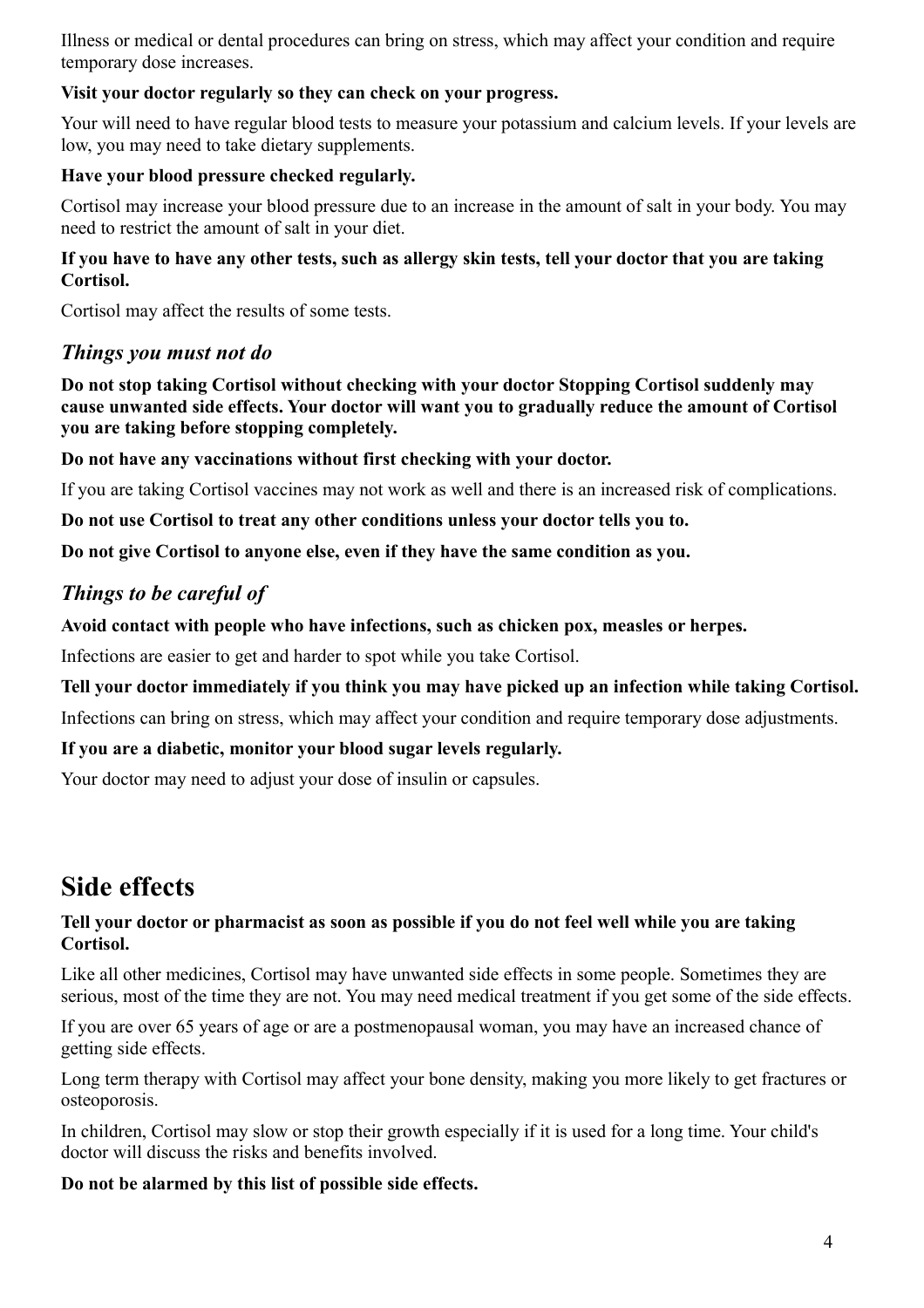You may not experience any of them.

#### **Ask your doctor or pharmacist to answer any questions you may have.**

### **Tell your doctor if you notice any of the following and they worry you:**

- nausea
- increased appetite, weight gain
- dizziness
- headaches
- insomnia (trouble sleeping)
- acne or blotchy skin
- $\bullet$  thin fragile skin
- bruising or bleeding more easily than normal, purplish-blue spots or lines under the skin
- facial redness
- increase in body or facial hair
- increased sweating
- irregular menstrual periods.

#### **Tell your doctor as soon as possible if you notice any of the following:**

- severe upper stomach pain with nausea and vomiting
- fits or convulsions, loss of consciousness
- weakness, loss of muscle mass
- wounds that will not or take longer to heal
- increased thirst and frequent urination
- severe indigestion with stomach pain and discomfort
- signs of infection such as fever, chills, sore throat or mouth ulcers
- blurred vision, changes in vision
- swelling of the face, hands, ankles or feet
- confusion, hallucinations, depression or mood swings
- swelling and redness along a vein which is tender to touch.

Your doctor may decide to alter your dose to help control serious side effects and organise certain tests to monitor the above effects.

#### **Other side effects not listed above may also occur in some patients. Tell your doctor if you notice anything that is making you feel unwell.**

## **After taking Cortisol**

### *Storage*

**Keep Cortisol where children cannot reach it.** A locked cupboard at least one-and-a-half metres above the ground is a good place to store medicines.

**Keep your capsules in the bottle until it is time to take them.** If you take the capsules out of the bottle they may not keep well.

**Keep your capsules in a cool dry place where the temperature stays below 30°C.**

**Do not store Cortisol or any other medicine in the bathroom or near a sink.**

**Do not leave Cortisol in the car or on window sills.** Heat and dampness can destroy some medicines.

### *Disposal*

**If your doctor tells you to stop taking Cortisol, or your capsules have passed their expiry date, ask your pharmacist what to do with any that are left over.**